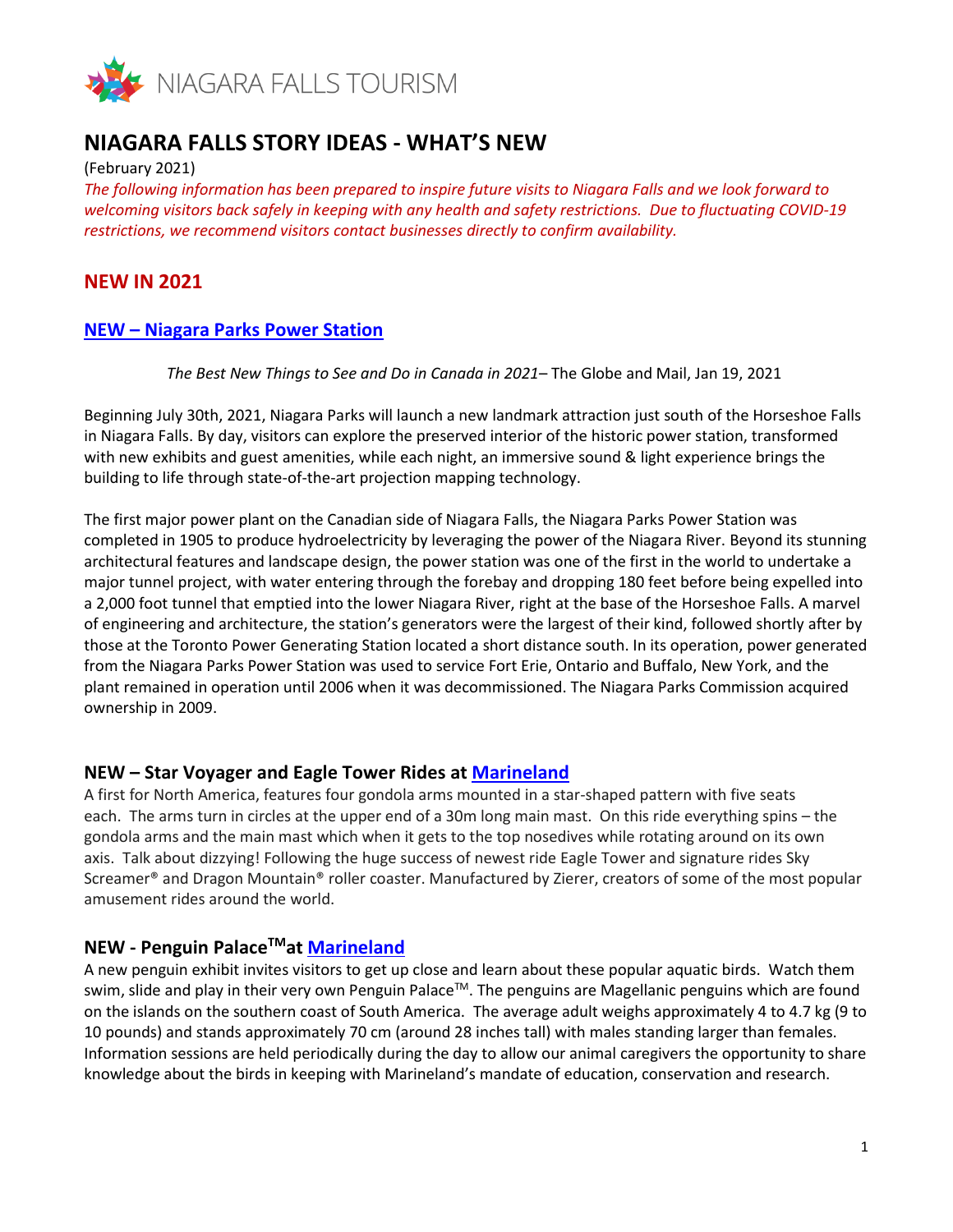

# **MILESTONES IN 2021**

#### **Whirlpool Aero Car Celebrates 105 Years!**

The Niagara Spanish Aero Car, known today as the [Whirlpool](https://can01.safelinks.protection.outlook.com/?url=https%3A%2F%2Fwww.niagarafallstourism.com%2Fplay%2Foutdoor-recreation%2Fwhirlpool-aero-car%2F&data=04%7C01%7Capril.kalloo%40bt.rogers.com%7Ca5949fa97cb04aca751008d8dd002af8%7C0ab4cbbf4bc74826b52ca14fed5286b9%7C0%7C0%7C637502340112661131%7CUnknown%7CTWFpbGZsb3d8eyJWIjoiMC4wLjAwMDAiLCJQIjoiV2luMzIiLCJBTiI6Ik1haWwiLCJXVCI6Mn0%3D%7C2000&sdata=48Zmb9eAGQIpELkLpj376b2gxcZfgGMrE25bAt8l3jQ%3D&reserved=0) Aero Car, is a cable car which offers incredible views of the Niagara Whirlpool high above the racing Niagara River and remains one of Niagara's most popular attractions. The view from the car of the Niagara Whirlpool and the Niagara River lower Class 5 rapids is always spectacular. Designed by Spanish Engineer, Leonardo Torres Quevedo, the car has been upgraded over the years and maintains a perfect safety record. [History](https://can01.safelinks.protection.outlook.com/?url=https%3A%2F%2Fwww.niagaraparks.com%2Fthings-to-do%2Fhistory-of-the-aero-car&data=04%7C01%7Capril.kalloo%40bt.rogers.com%7Ca5949fa97cb04aca751008d8dd002af8%7C0ab4cbbf4bc74826b52ca14fed5286b9%7C0%7C0%7C637502340112671128%7CUnknown%7CTWFpbGZsb3d8eyJWIjoiMC4wLjAwMDAiLCJQIjoiV2luMzIiLCJBTiI6Ik1haWwiLCJXVCI6Mn0%3D%7C2000&sdata=yue16TZUpyGnE0FkMFHoshL3%2FLeYF2aVZg%2F28dSGYu0%3D&reserved=0) of the Aero Car.

#### **Journey Behind the Falls Celebrates 70 years!**

[Journey](https://can01.safelinks.protection.outlook.com/?url=https%3A%2F%2Fwww.niagarafallstourism.com%2Fplay%2Ffalls-experiences%2Fjourney-behind-the-falls%2F&data=04%7C01%7Capril.kalloo%40bt.rogers.com%7Ca5949fa97cb04aca751008d8dd002af8%7C0ab4cbbf4bc74826b52ca14fed5286b9%7C0%7C0%7C637502340112671128%7CUnknown%7CTWFpbGZsb3d8eyJWIjoiMC4wLjAwMDAiLCJQIjoiV2luMzIiLCJBTiI6Ik1haWwiLCJXVCI6Mn0%3D%7C2000&sdata=pgYbuJWbNiCKNhGiZ%2F7zpeL05DSJCP8RF9J05fEj44E%3D&reserved=0) Behind the Falls Descend 38m (125 feet) below the brink of the Falls to explore 130-year-old tunnels leading to an observation deck and viewing portal to get a glimpse behind the wonder. Journey Behind the Falls has been designated an Official Canadian Signature Experience (officially curated oncein-a-lifetime travel experiences). History of [Journey](https://can01.safelinks.protection.outlook.com/?url=https%3A%2F%2Fwww.niagaraparks.com%2Fthings-to-do%2Fhistory-of-journey-behind-the-falls&data=04%7C01%7Capril.kalloo%40bt.rogers.com%7Ca5949fa97cb04aca751008d8dd002af8%7C0ab4cbbf4bc74826b52ca14fed5286b9%7C0%7C0%7C637502340112681120%7CUnknown%7CTWFpbGZsb3d8eyJWIjoiMC4wLjAwMDAiLCJQIjoiV2luMzIiLCJBTiI6Ik1haWwiLCJXVCI6Mn0%3D%7C2000&sdata=qBncA3nHgB%2FX%2B17kxD%2B%2FqAGfPpbNnX%2FF44YA5KUERw4%3D&reserved=0) Behind the Falls.

### **Marineland Celebrates 60 Years!**

[Marinelando](https://can01.safelinks.protection.outlook.com/?url=https%3A%2F%2Fwww.niagarafallstourism.com%2Fplay%2Fthemeparks%2Fmarineland-canada%2F&data=04%7C01%7Capril.kalloo%40bt.rogers.com%7Ca5949fa97cb04aca751008d8dd002af8%7C0ab4cbbf4bc74826b52ca14fed5286b9%7C0%7C0%7C637502340112681120%7CUnknown%7CTWFpbGZsb3d8eyJWIjoiMC4wLjAwMDAiLCJQIjoiV2luMzIiLCJBTiI6Ik1haWwiLCJXVCI6Mn0%3D%7C2000&sdata=PeZOZ578h%2F%2FI3g%2F7BaX3wpmYLd%2F5oSgws6P9zMfSCDg%3D&reserved=0)ffers fun for the whole family. From close encounters with amazing marine mammals, amusement rides including one of the world's largest steel roller coasters, one of the world's highest triple tower rides, and the new Zierer Star Shape ride - the only one in North America - along with a variety of other rides to suit all ages. There are also land animal displays and a splash park for the kids. Plenty of dining options and picnic areas. Gate admission is pay-one price, parking is free.

#### **Niagara SkyWheel Celebrates 15 Years!**

Towering 175 feet (53m) over the Niagara Falls horizon, enjoy a leisurely gondola ride on the Clifton Hill [Niagara](https://can01.safelinks.protection.outlook.com/?url=https%3A%2F%2Fwww.niagarafallstourism.com%2Fplay%2Fattractions%2Fniagara-skywheel%2F&data=04%7C01%7Capril.kalloo%40bt.rogers.com%7Ca5949fa97cb04aca751008d8dd002af8%7C0ab4cbbf4bc74826b52ca14fed5286b9%7C0%7C0%7C637502340112691111%7CUnknown%7CTWFpbGZsb3d8eyJWIjoiMC4wLjAwMDAiLCJQIjoiV2luMzIiLCJBTiI6Ik1haWwiLCJXVCI6Mn0%3D%7C2000&sdata=2RuYWySbIkPCMEEuG2cTPBAxEid%2BMGVTf3U0IspOKKU%3D&reserved=0) [SkyWheel.](https://can01.safelinks.protection.outlook.com/?url=https%3A%2F%2Fwww.niagarafallstourism.com%2Fplay%2Fattractions%2Fniagara-skywheel%2F&data=04%7C01%7Capril.kalloo%40bt.rogers.com%7Ca5949fa97cb04aca751008d8dd002af8%7C0ab4cbbf4bc74826b52ca14fed5286b9%7C0%7C0%7C637502340112691111%7CUnknown%7CTWFpbGZsb3d8eyJWIjoiMC4wLjAwMDAiLCJQIjoiV2luMzIiLCJBTiI6Ik1haWwiLCJXVCI6Mn0%3D%7C2000&sdata=2RuYWySbIkPCMEEuG2cTPBAxEid%2BMGVTf3U0IspOKKU%3D&reserved=0) From 8-12 minutes long, a ride aboard Canada's largest observation wheel is a thrilling way to see the Falls, the Niagara River and other landmarks.

# **COMING UP WINTER 2021**

### **Black History Month**

Learn how Niagara Falls has played an active role in black history. Between 1840 and 1860, enslaved people from the United States followed the "Underground Railroad" to find freedom in Canada. Approximately, 30,000 enslaved people between 1800 and 1865 escaped into Canada from the US using this secret network of routes and safe houses from Fort Erie to Niagara on the Lake. Among those who escaped was Burr Plato who went on to establish the British Methodist Church built in 1836 and now a National Historic Site. This well-respected gentleman went on to become the first elected black man in local government from 1886 to 1905. **Harriet Tubman** was a heroine who played a huge role in the Underground Railroad. Harriet Tubman escaped to Canada where she went on to help many enslaved people escape across the border into Niagara Falls, Canada. Between 1852 and 1857, Tubman made 11 trips despite a \$40,000 reward for her capture — dead or alive. No one rivaled Tubman in the number of trips and the number of people liberated into the Underground Railroad. To learn more about Black History in Niagara Falls visit the [Niagara Falls History Museum.](https://can01.safelinks.protection.outlook.com/?url=https%3A%2F%2Fwww.niagarafallstourism.com%2Fplay%2Fhistoric-sites%2Fniagara-falls-history-museum%2F&data=04%7C01%7Capril.kalloo%40bt.rogers.com%7Ca5949fa97cb04aca751008d8dd002af8%7C0ab4cbbf4bc74826b52ca14fed5286b9%7C0%7C0%7C637502340112691111%7CUnknown%7CTWFpbGZsb3d8eyJWIjoiMC4wLjAwMDAiLCJQIjoiV2luMzIiLCJBTiI6Ik1haWwiLCJXVCI6Mn0%3D%7C2000&sdata=raV2n6%2Bs6oNVhnEru3zIipjKT1772KInFoMC%2BLOxooE%3D&reserved=0)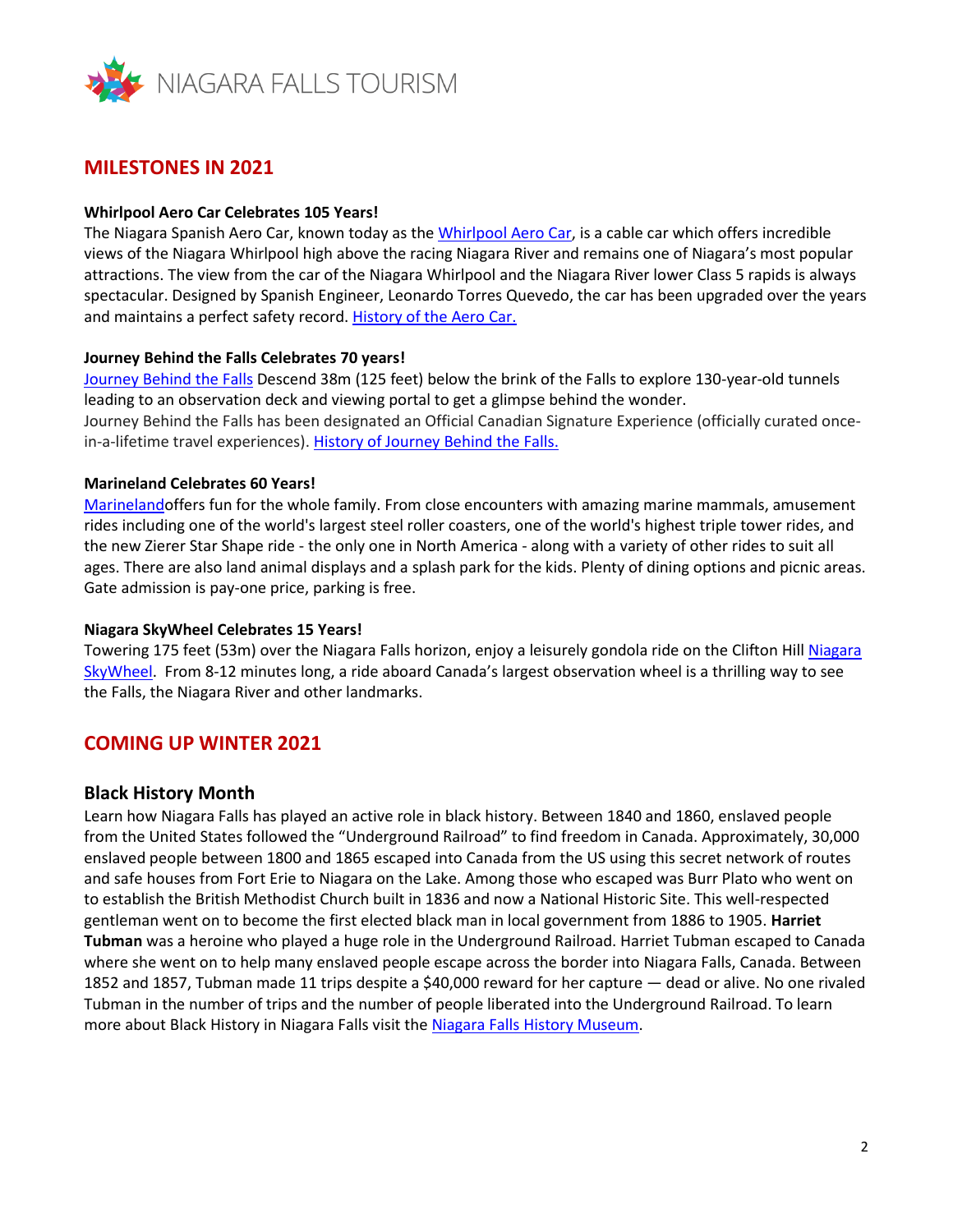

# **UPCOMING EVENTS**

# **[Black History Speaker Series \(Live-Streamed\)](https://can01.safelinks.protection.outlook.com/?url=https%3A%2F%2Fwww.niagaraparks.com%2Fevents%2Fevent%2Fblack-history-speaker-series&data=04%7C01%7Capril.kalloo%40bt.rogers.com%7Ca5949fa97cb04aca751008d8dd002af8%7C0ab4cbbf4bc74826b52ca14fed5286b9%7C0%7C0%7C637502340112701102%7CUnknown%7CTWFpbGZsb3d8eyJWIjoiMC4wLjAwMDAiLCJQIjoiV2luMzIiLCJBTiI6Ik1haWwiLCJXVCI6Mn0%3D%7C2000&sdata=YQhDPDxSYdd01vIaALfmjEwyluJd7TVJ%2FAVAB174Z3s%3D&reserved=0)**

#### **Presented by Niagara Parks**

Discover three different perspectives on Black history and culture in Canada with this three-part online speaker series.

This year's Black History Speaker Series is delivered as a live-streamed, digital event. Tickets grant access using any computer, tablet or mobile device for these live, interactive sessions with leading community historians and commentators specializing in Black history and culture.

Tickets are \$15 per event, or gain access to the entire series for \$35. All sessions begin at 7:00 PM.

- January 27, 2021, 7:00 pm, **Blacks in the Military (Rosemary Sadlier)**
- February 24, 2021, 7:00 pm, **The Power of Cultural Competence (Saladin Allah)**
- March 31, 2021, 7:00 pm, **Self-Liberated and Famous: Fugitive Freedom Seekers Escape to Niagara (Rochelle Bush)**

## **Black History Month [-Walking the Talk](https://can01.safelinks.protection.outlook.com/?url=https%3A%2F%2Fniagarafallsmuseums.ca%2Fevents%2Fcalendar&data=04%7C01%7Capril.kalloo%40bt.rogers.com%7Ca5949fa97cb04aca751008d8dd002af8%7C0ab4cbbf4bc74826b52ca14fed5286b9%7C0%7C0%7C637502340112701102%7CUnknown%7CTWFpbGZsb3d8eyJWIjoiMC4wLjAwMDAiLCJQIjoiV2luMzIiLCJBTiI6Ik1haWwiLCJXVCI6Mn0%3D%7C2000&sdata=4rTAGr3yQnYlcbgCJ9wU736Uwxb1K9B8r9D3fsjaZQ0%3D&reserved=0)**

#### **Presented by Niagara Falls History Museum**

#### **February 18, 2021**

Join us for a digital screening of the film Walking the Talk, produced and directed by Ayo Adewumi. The murder of George Floyd by the police in the USA sparked another round of anti-racism protests all around the world. "Walking the Talk" is an account of how people in some Canadian cities rose in solidarity with Black Americans in June 2020, to condemned years of ongoing systemic racism and social injustice in Canada.

To participate, click on the link provided, and input the password. The password will work for exactly 24hrs starting from February 18, 2021 at 7-9:00 pm (Digital screening)

Link: [https://vimeo.com/432933479](https://can01.safelinks.protection.outlook.com/?url=https%3A%2F%2Fvimeo.com%2F432933479&data=04%7C01%7Capril.kalloo%40bt.rogers.com%7Ca5949fa97cb04aca751008d8dd002af8%7C0ab4cbbf4bc74826b52ca14fed5286b9%7C0%7C0%7C637502340112701102%7CUnknown%7CTWFpbGZsb3d8eyJWIjoiMC4wLjAwMDAiLCJQIjoiV2luMzIiLCJBTiI6Ik1haWwiLCJXVCI6Mn0%3D%7C2000&sdata=NfiyKx6a7YRTO7qRz8ljU81UhfX1wQy3%2Bj%2FvSAbnOto%3D&reserved=0) Password: Niagara

## **[My Story, My Tattoo](https://can01.safelinks.protection.outlook.com/?url=https%3A%2F%2Fniagarafallsmuseums.ca%2Fexhibitions%2Ffuture%2Fmy-story-my-tattoo&data=04%7C01%7Capril.kalloo%40bt.rogers.com%7Ca5949fa97cb04aca751008d8dd002af8%7C0ab4cbbf4bc74826b52ca14fed5286b9%7C0%7C0%7C637502340112711096%7CUnknown%7CTWFpbGZsb3d8eyJWIjoiMC4wLjAwMDAiLCJQIjoiV2luMzIiLCJBTiI6Ik1haWwiLCJXVCI6Mn0%3D%7C2000&sdata=Nb%2FH1MYGCzDzSsfgNS6te88L4yiy35Xy%2FT4CaaVSB8U%3D&reserved=0)**

### **Presented by Niagara Falls History Museum**

### **May 15 – August 22, 2021**

Tattoos are living images that reveal important stories about our residents, our community and the tattoo phenomenon. My Story, My Tattoo features 32 photographs and stories of people and their amazing tattoos. Participants range from a cancer survivor to teachers and their students, a firefighter and a farmer. All the individuals, their stories and personalities are represented through this series of thought-provoking and colourful images. Chris Piccinetti, a Guelph photographer and graphic designer for the County of Wellington, photographed these inspiring images.

# **EXPLORE NIAGARA FALLS VIRTUALLY**

### **[Explore Niagara VR](https://can01.safelinks.protection.outlook.com/?url=https%3A%2F%2Fwww.niagarafallstourism.com%2Fblog%2Fhow-to-experience-the-wonder-of-niagara-falls-from-home%2F&data=04%7C01%7Capril.kalloo%40bt.rogers.com%7Ca5949fa97cb04aca751008d8dd002af8%7C0ab4cbbf4bc74826b52ca14fed5286b9%7C0%7C0%7C637502340112711096%7CUnknown%7CTWFpbGZsb3d8eyJWIjoiMC4wLjAwMDAiLCJQIjoiV2luMzIiLCJBTiI6Ik1haWwiLCJXVCI6Mn0%3D%7C2000&sdata=rpS6TNehprVCgXIvaUkS5X6SIBGiWNXcmtLBh%2B2yxsk%3D&reserved=0)**

While we all do our part in staying safe at home to stop the spread of COVID-19, Niagara Falls is bringing its iconic experiences to life in your living room. Whether you've visited the Falls before, are planning to visit in the future, or you call Niagara Falls home, the World Wonder will be ready to welcome you again when travel resumes. Get cozy and enjoy our collection of family-friendly videos, stories and activities to entertain and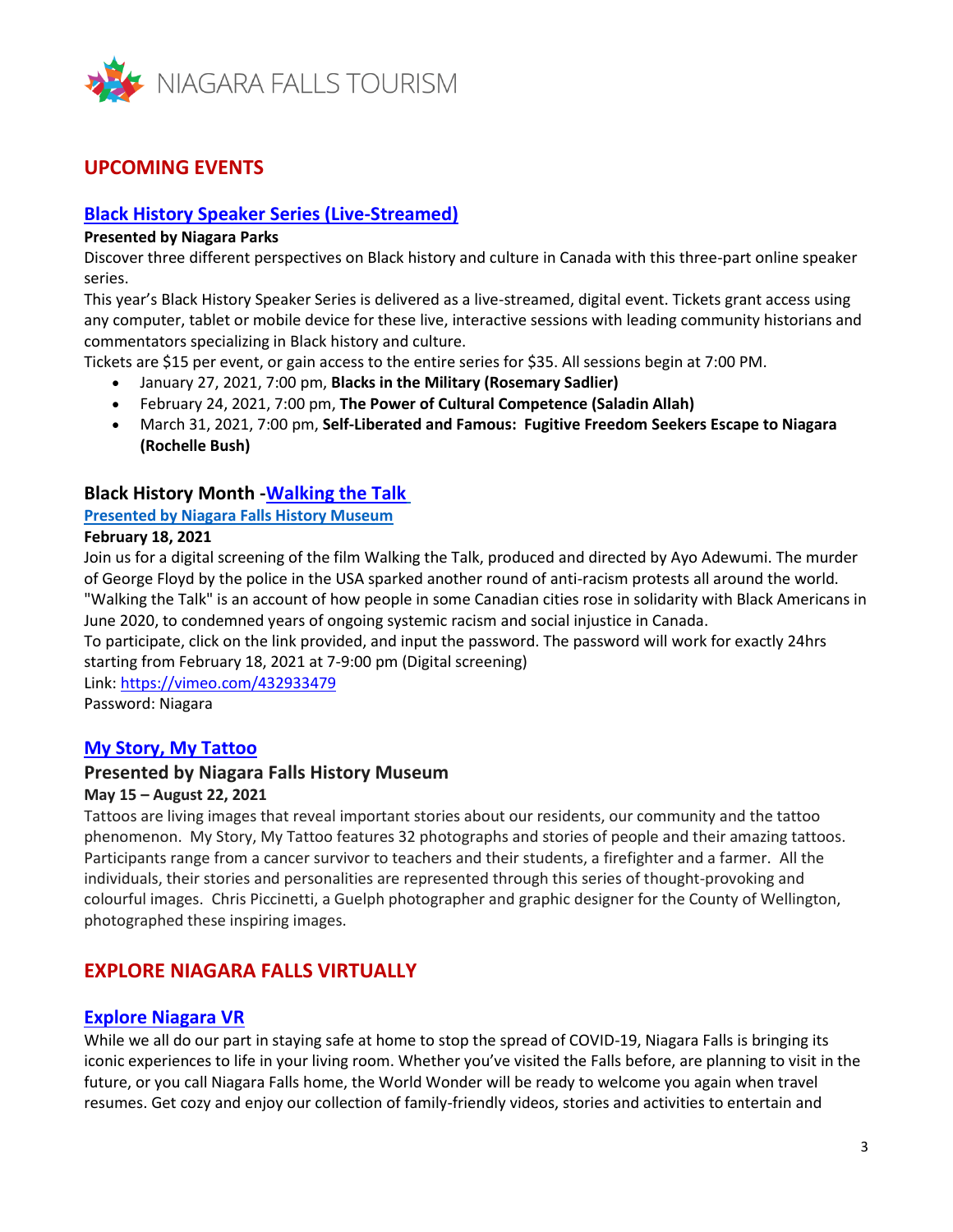

educate – from virtual tours to magic shows. Plus, view the majestic wonder from home 24/7 with the Niagara Falls Live Web Cam, including the nightly Falls Illumination.

### **[Niagara Parks Golf Introduces New Virtual Fitness Workshop Series](https://can01.safelinks.protection.outlook.com/?url=https%3A%2F%2Fwww.niagaraparks.com%2Fevents%2Fevent%2Fniagara-parks-golf-fitness-workshops&data=04%7C01%7Capril.kalloo%40bt.rogers.com%7Ca5949fa97cb04aca751008d8dd002af8%7C0ab4cbbf4bc74826b52ca14fed5286b9%7C0%7C0%7C637502340112721095%7CUnknown%7CTWFpbGZsb3d8eyJWIjoiMC4wLjAwMDAiLCJQIjoiV2luMzIiLCJBTiI6Ik1haWwiLCJXVCI6Mn0%3D%7C2000&sdata=r0naM%2FjWPM4Qz27NogCcplzlGfHmqGdlW4bx%2BNbrKoI%3D&reserved=0)**

• Four-part virtual event series will help prepare golfers for the upcoming season

• Virtual workshops will be held bi-weekly on Wednesdays beginning on March 3rd, with full details and tickets available at [niagaraparks.com/fitness](https://can01.safelinks.protection.outlook.com/?url=http%3A%2F%2Fniagaraparks.com%2Ffitness&data=04%7C01%7Capril.kalloo%40bt.rogers.com%7Ca5949fa97cb04aca751008d8dd002af8%7C0ab4cbbf4bc74826b52ca14fed5286b9%7C0%7C0%7C637502340112721095%7CUnknown%7CTWFpbGZsb3d8eyJWIjoiMC4wLjAwMDAiLCJQIjoiV2luMzIiLCJBTiI6Ik1haWwiLCJXVCI6Mn0%3D%7C2000&sdata=q2qORS6nJaqvDRpATd9CG0PRokRJdp1Y049YQNazSY4%3D&reserved=0)

Niagara Parks will host a four-part virtual workshop series focused on preparing players of all ages and skill levels for the upcoming golf season. The interactive sessions will cover everything from health and wellness to tips for improving their fundamentals and adding power their swings. The workshops will feature live instruction from Niagara Parks Golf's head teaching professional Geoff Law and former LPGA player and Canadian Golf Hall of Fame inductee Cathy Sherk. They will be joined by renowned Strength and Conditioning Coach Nathane Jackson, who will begin the series on March 3rd and host the final session on April 14th.

The hour-long interactive online workshops will each focus on a unique golf topic.

- March 3: Nathane Jackson, Health and Wellness for Golf Performance
- March 17: Cathy Sherk, Classic Golf Fundamentals
- March 31: Geoff Law, Play Better Golf in 2021
- April 14: Nathane Jackson, Strength and Power

Additional event details and tickets are available at [niagaraparks.com/fitness.](https://can01.safelinks.protection.outlook.com/?url=https%3A%2F%2Fwww.niagaraparks.com%2Fevents%2Fevent%2Fniagara-parks-golf-fitness-workshops&data=04%7C01%7Capril.kalloo%40bt.rogers.com%7Ca5949fa97cb04aca751008d8dd002af8%7C0ab4cbbf4bc74826b52ca14fed5286b9%7C0%7C0%7C637502340112731085%7CUnknown%7CTWFpbGZsb3d8eyJWIjoiMC4wLjAwMDAiLCJQIjoiV2luMzIiLCJBTiI6Ik1haWwiLCJXVCI6Mn0%3D%7C2000&sdata=vtk9bYgu55z6UAONxSjjO0NJpGDqS2EbrMjDPdRG6XI%3D&reserved=0)

Tickets are \$15 per session, with access to all four events available for \$45.

All sessions will be broadcast live at 10am via Zoom, with registrants also receiving a recorded version following the event.

Media assets are available [here.](https://can01.safelinks.protection.outlook.com/?url=https%3A%2F%2Fniagaraparks.sharepoint.com%2Fsites%2FNP-Marketing%2FShared%2520Documents%2FForms%2FAllItems.aspx%3Fid%3D%252Fsites%252FNP-Marketing%252FShared%2520Documents%252FMEDIA%2520LIBRARY%252FMedia%2520Packages%252FGolf%252FPhotos%252FGolf%2520Virtual%2520Programming%26p%3Dtrue%26originalPath%3DaHR0cHM6Ly9uaWFnYXJhcGFya3Muc2hhcmVwb2ludC5jb20vOmY6L3MvTlAtTWFya2V0aW5nL0VsVUg2a0l1bldwSnAybDYwQ2VsdG84QmNEb21Oamtja0UxdG5hZGtaS1NocXc_cnRpbWU9Qm5seTBhUGEyRWc&data=04%7C01%7Capril.kalloo%40bt.rogers.com%7Ca5949fa97cb04aca751008d8dd002af8%7C0ab4cbbf4bc74826b52ca14fed5286b9%7C0%7C0%7C637502340112731085%7CUnknown%7CTWFpbGZsb3d8eyJWIjoiMC4wLjAwMDAiLCJQIjoiV2luMzIiLCJBTiI6Ik1haWwiLCJXVCI6Mn0%3D%7C2000&sdata=dYlrC5MSLn1AY9jq2uGVOK6QXZC%2Fiz8YrNoXEE1MuHY%3D&reserved=0)

## **[Bird Kingdom](https://can01.safelinks.protection.outlook.com/?url=https%3A%2F%2Fwww.niagarafallstourism.com%2Fevents%2Fbird-kingdom-virtual-field-trip%2F&data=04%7C01%7Capril.kalloo%40bt.rogers.com%7Ca5949fa97cb04aca751008d8dd002af8%7C0ab4cbbf4bc74826b52ca14fed5286b9%7C0%7C0%7C637502340112741085%7CUnknown%7CTWFpbGZsb3d8eyJWIjoiMC4wLjAwMDAiLCJQIjoiV2luMzIiLCJBTiI6Ik1haWwiLCJXVCI6Mn0%3D%7C2000&sdata=%2BREGFWCcuA5QpDvbrSFORJJbOBmTyXVJQcSSpwPbGC8%3D&reserved=0) (Virtual)**

Bird Kingdom is bringing the wonder of birds to you! Their Virtual Field Trip is a mix of live animal interaction and prerecorded footage of the animals at Bird Kingdom, showing the most amazing and educational experiences you can see at the world's largest indoor free-flying aviary. Each class runs 35 minutes and costs \$95 for up to 50 participants. Their presentation involves audience interaction, so be ready to type your answers and ask questions during the live presentation. Learn something new about birds and why we should care about protecting the natural environment. It may be hard or impossible for groups to travel, but Bird Kingdom is bringing education and inspiration direct to your screen. During lockdown classes can be booked 7 days a week from 9am to 4pm.

### **[Niagara's Indigenous Legacy](https://can01.safelinks.protection.outlook.com/?url=https%3A%2F%2Fempathictraditions.ca%2F&data=04%7C01%7Capril.kalloo%40bt.rogers.com%7Ca5949fa97cb04aca751008d8dd002af8%7C0ab4cbbf4bc74826b52ca14fed5286b9%7C0%7C0%7C637502340112741085%7CUnknown%7CTWFpbGZsb3d8eyJWIjoiMC4wLjAwMDAiLCJQIjoiV2luMzIiLCJBTiI6Ik1haWwiLCJXVCI6Mn0%3D%7C2000&sdata=BJHx99vKwhvfnHhAUFNOQ8GQ3Tq3M5%2FyIcw5ealvBEk%3D&reserved=0) (Virtual)**

The Niagara Region was a place of awe and wonder for the Indigenous peoples who first walked this land. Their ancestors' footsteps arrived approximately 13,000 years ago as the melting glaciers retreated northward, revealing the Great Lakes of Erie and Ontario and the mighty Niagara River. Explore the collection featuring objects that reveal the presence of Indigenous peoples, their art and history in the Niagara region, extending back hundreds of generations up to the present day. Explore videos created by curators Rob MacDonald, Rick Hill and Dave Labbe as they explain the source materials, uses and beauty of the Indigenous artifacts in the collections. Solve the mystery of the bannerstones!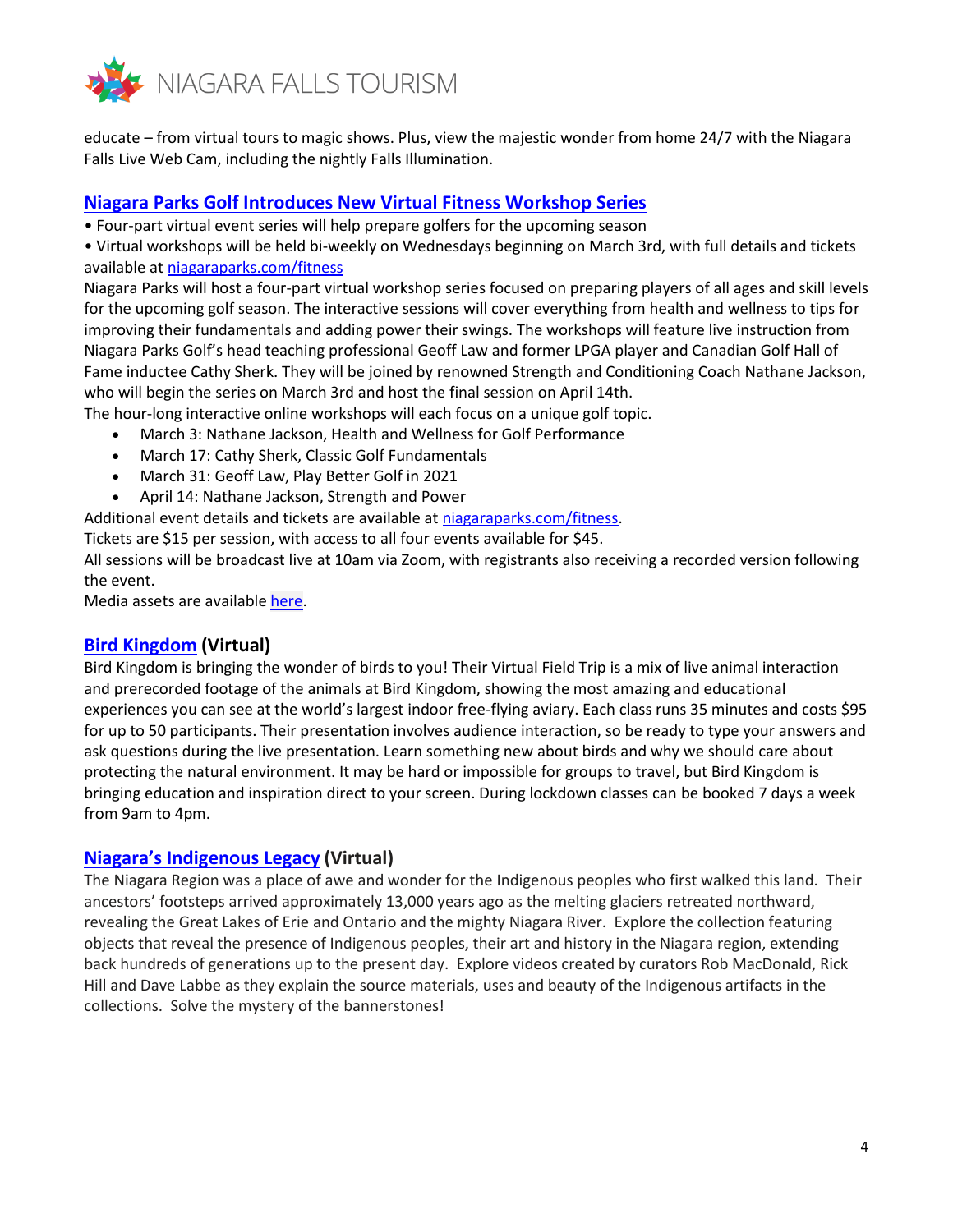

# **[Adventure Rooms Canada](https://can01.safelinks.protection.outlook.com/?url=https%3A%2F%2Fwww.niagarafallstourism.com%2Fplay%2Fattractions%2Fadventure-rooms-canada%2F&data=04%7C01%7Capril.kalloo%40bt.rogers.com%7Ca5949fa97cb04aca751008d8dd002af8%7C0ab4cbbf4bc74826b52ca14fed5286b9%7C0%7C0%7C637502340112751078%7CUnknown%7CTWFpbGZsb3d8eyJWIjoiMC4wLjAwMDAiLCJQIjoiV2luMzIiLCJBTiI6Ik1haWwiLCJXVCI6Mn0%3D%7C2000&sdata=VBhQu1a9ASTfG6M1NtyhZR44TP1hNyMXoPiDjv54sVA%3D&reserved=0) (Virtual During March 2021)**

Adventure Rooms Canada takes its thrilling experiences online including two popular games with [Hosted](https://can01.safelinks.protection.outlook.com/?url=https%3A%2F%2Fadventurerooms.ca%2F&data=04%7C01%7Capril.kalloo%40bt.rogers.com%7Ca5949fa97cb04aca751008d8dd002af8%7C0ab4cbbf4bc74826b52ca14fed5286b9%7C0%7C0%7C637502340112751078%7CUnknown%7CTWFpbGZsb3d8eyJWIjoiMC4wLjAwMDAiLCJQIjoiV2luMzIiLCJBTiI6Ik1haWwiLCJXVCI6Mn0%3D%7C2000&sdata=9rjMJFp8iUnEhnRjD13SK74vVmuA%2B8kcd8RxtUg1S2s%3D&reserved=0)  [Remote Play.](https://can01.safelinks.protection.outlook.com/?url=https%3A%2F%2Fadventurerooms.ca%2F&data=04%7C01%7Capril.kalloo%40bt.rogers.com%7Ca5949fa97cb04aca751008d8dd002af8%7C0ab4cbbf4bc74826b52ca14fed5286b9%7C0%7C0%7C637502340112751078%7CUnknown%7CTWFpbGZsb3d8eyJWIjoiMC4wLjAwMDAiLCJQIjoiV2luMzIiLCJBTiI6Ik1haWwiLCJXVCI6Mn0%3D%7C2000&sdata=9rjMJFp8iUnEhnRjD13SK74vVmuA%2B8kcd8RxtUg1S2s%3D&reserved=0) Your group has 60 minutes to find its way out of a mysterious room using logic, searching for clues to get through obstacles. Make it through the puzzles to find the key and unlock yourself to freedom. Family friendly games are appropriate for ages 8 years and up.

## **[Safari NiagaraM](https://can01.safelinks.protection.outlook.com/?url=https%3A%2F%2Fsafariniagara.com%2F&data=04%7C01%7Capril.kalloo%40bt.rogers.com%7Ca5949fa97cb04aca751008d8dd002af8%7C0ab4cbbf4bc74826b52ca14fed5286b9%7C0%7C0%7C637502340112761072%7CUnknown%7CTWFpbGZsb3d8eyJWIjoiMC4wLjAwMDAiLCJQIjoiV2luMzIiLCJBTiI6Ik1haWwiLCJXVCI6Mn0%3D%7C2000&sdata=HR2BYzQZt7JzITx99kNj77wjF8RaBIgfC9A4%2F%2Be3PVQ%3D&reserved=0)arch Break Programming (Virtual)**

Safari Niagara is showcasing programming on the [Safari Niagara YouTube](https://can01.safelinks.protection.outlook.com/?url=https%3A%2F%2Fwww.youtube.com%2Fchannel%2FUCi31HO-F8zXfnYuIGqCWPaA%2520.&data=04%7C01%7Capril.kalloo%40bt.rogers.com%7Ca5949fa97cb04aca751008d8dd002af8%7C0ab4cbbf4bc74826b52ca14fed5286b9%7C0%7C0%7C637502340112761072%7CUnknown%7CTWFpbGZsb3d8eyJWIjoiMC4wLjAwMDAiLCJQIjoiV2luMzIiLCJBTiI6Ik1haWwiLCJXVCI6Mn0%3D%7C2000&sdata=0vi6af1hwcOqqFtzrwHWT9L06MnmvQ%2FagDzELCYUyjQ%3D&reserved=0) channel that can be viewed at leisure including: Keeper Cams/Keeper Talks, Get Closer Series, Animal Enrichment footage and Zooniversity videos.

# **LOOKING AHEAD**

## **NEW [-Niagara Falls eXchange \(NFX\)](https://can01.safelinks.protection.outlook.com/?url=https%3A%2F%2Fletstalk.niagarafalls.ca%2Fculturalhubandmarket&data=04%7C01%7Capril.kalloo%40bt.rogers.com%7Ca5949fa97cb04aca751008d8dd002af8%7C0ab4cbbf4bc74826b52ca14fed5286b9%7C0%7C0%7C637502340112771064%7CUnknown%7CTWFpbGZsb3d8eyJWIjoiMC4wLjAwMDAiLCJQIjoiV2luMzIiLCJBTiI6Ik1haWwiLCJXVCI6Mn0%3D%7C2000&sdata=6TYvdEp87Rp8DLe9jWrrUZqv%2B41QW3w%2BMUVtJwLO9Fg%3D&reserved=0) Cultural Hub & Market - Opening July 1, 2022**

The new Niagara Falls Cultural Hub & Market will become a vibrant cultural and social centre of activity in Niagara Falls by providing shared spaces where artists, musicians, food vendors and patrons, and local businesses can come together and create. Located in the historic Main and Ferry district, it will include a large culture and market hall, café, artist studios, creative workshop and public washrooms surrounded by two multifunctional civic plazas that interconnect the flanking streets. The Market Hall, which will house the regularly scheduled Farmers' Market, will be a space for other events that include music, theatre, lectures and other weekend markets. Located adjacent to the Niagara Falls History Museum, the site is knit together with a design language that prioritizes an accessible public realm and creates quality indoor and outdoor space that is durable, flexible, and sustainable. The project name - Niagara Falls Exchange (NFX), speaks to the rich exchange of ideas and creativity that is anticipated to occur on site and between the arts and culture, food and farming communities of Niagara Falls. Designed by DTAH, an award-winning architecture, landscape architecture and urban design firm, construction began September 2020. [Video](https://can01.safelinks.protection.outlook.com/?url=https%3A%2F%2Fwww.youtube.com%2Fwatch%3Fv%3Dk1fFCkGV1to%26feature%3Demb_logo&data=04%7C01%7Capril.kalloo%40bt.rogers.com%7Ca5949fa97cb04aca751008d8dd002af8%7C0ab4cbbf4bc74826b52ca14fed5286b9%7C0%7C0%7C637502340112771064%7CUnknown%7CTWFpbGZsb3d8eyJWIjoiMC4wLjAwMDAiLCJQIjoiV2luMzIiLCJBTiI6Ik1haWwiLCJXVCI6Mn0%3D%7C2000&sdata=7%2FK4bhVA2QvXKfZlf%2FG%2B1TPjCXitFzUzndui7e5ESUM%3D&reserved=0)

### **NEW – Niagara Parks [Power Station](https://can01.safelinks.protection.outlook.com/?url=https%3A%2F%2Fwww.niagaraparks.com%2Fvisit%2Fattractions%2Fcanadian-niagara-power-generating-station%2F&data=04%7C01%7Capril.kalloo%40bt.rogers.com%7Ca5949fa97cb04aca751008d8dd002af8%7C0ab4cbbf4bc74826b52ca14fed5286b9%7C0%7C0%7C637502340112771064%7CUnknown%7CTWFpbGZsb3d8eyJWIjoiMC4wLjAwMDAiLCJQIjoiV2luMzIiLCJBTiI6Ik1haWwiLCJXVCI6Mn0%3D%7C2000&sdata=XN1Tn69tT5I4up00t4Z3iJVUwxPyYTnvsZB%2BQy68odo%3D&reserved=0) (Phase 2) – Opening July 1, 2022**

Following the completion and opening of Phase 1 in 2021, Niagara Parks will launch Phase 2 of this new landmark attraction just south of the Horseshoe Falls in Niagara Falls on July 1, 2022. By day, visitors can explore the preserved interior of the historic power station, transformed with new exhibits and guest amenities, while each night, an immersive sound & light experience brings the building to life through state-of-the-art projection mapping technology. Phase 2 of the adaptive reuse project will invite visitors to explore the vast underground portions of CNP as they travel down nearly 200 feet below the main floor via glass enclosed elevator to reach the tailrace tunnel which connects the plant to the Niagara River. Visitors will make their way through the enormous, century old tunnel, brought to life with projection mapping technology to emerge beside the base of the Horseshoe Falls.

The first major power plant on the Canadian side of Niagara Falls, the Canadian Niagara Power Station was completed in 1905 to produce hydroelectricity by leveraging the power of the Niagara River. Beyond its stunning architectural features and landscape design, the power station was one of the first in the world to undertake a major tunnel project, with water entering through the forebay and dropping 180 feet before being expelled into a 2,000 foot tunnel that emptied into the lower Niagara River, right at the base of the Horseshoe Falls. A marvel of engineering and architecture, the station's generators were the largest of their kind, followed shortly after by those at the Toronto Power Generating Station located a short distance south. In its operation, power generated from the Canadian Niagara Power Station was used to service Fort Erie, Ontario and Buffalo, New York, and the